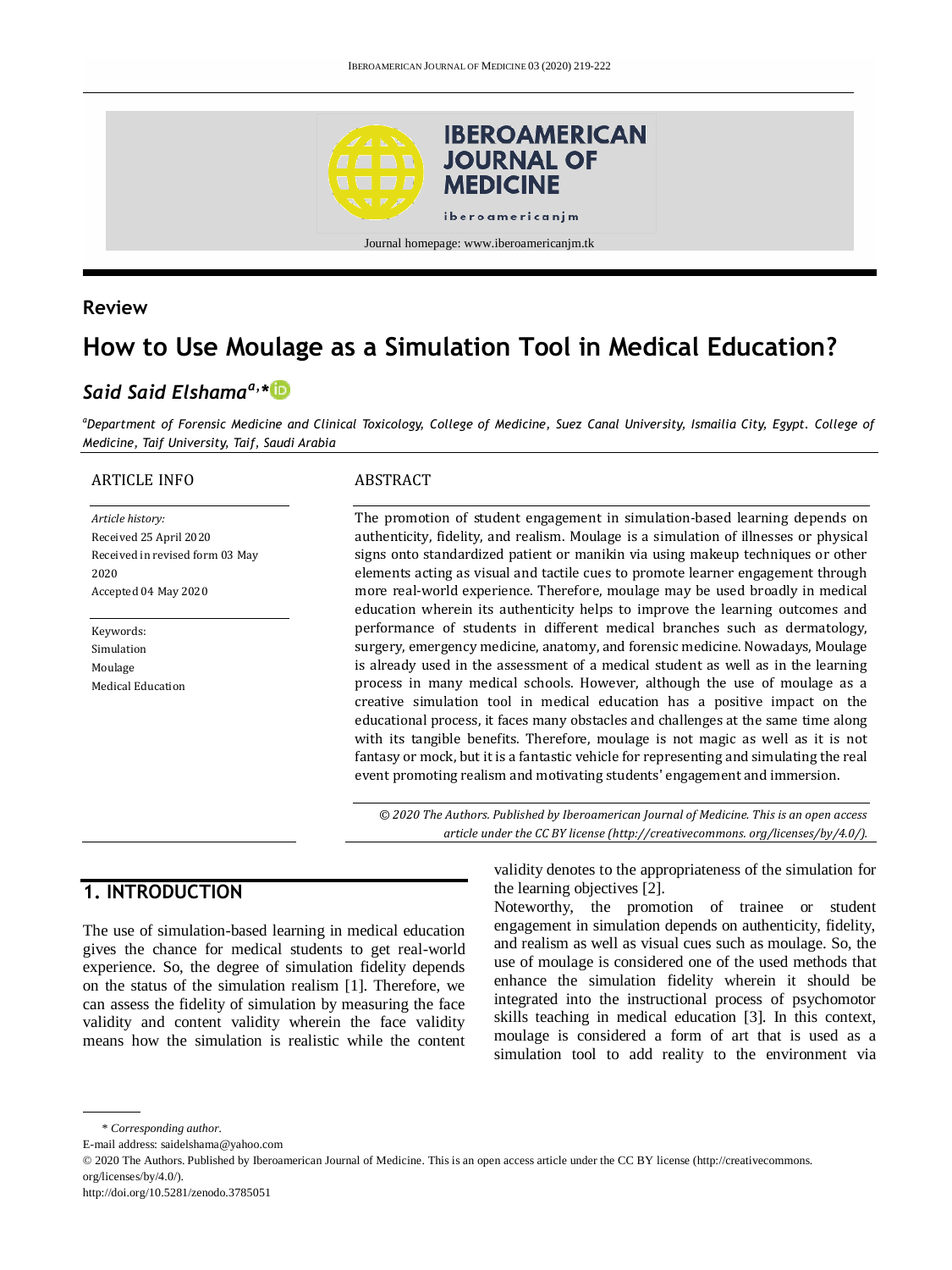allowing the medical student to imagine a true representation of medical condition or an injury [4].

Linguistically, moulage is considered a French word that means molding or casting. Professionally and scientifically, it is a simulation of illnesses or medical condition or physical signs such as jaundice or sepsis appearance onto standardized patient or manikin via using makeup techniques or other elements acting as visual and tactile cues or applying special effects such as painting bruises, or casting and molding wounds to promote learner engagement through a more real-world experience [5].

In addition, moulage may be used broadly in medical education wherein its authenticity helps to improve the learning outcomes and performance of students in different medical branches such as dermatology, surgery, emergency medicine, anatomy, and forensic medicine. The used types of moulage in health care simulations include many varieties such as cosmetics, body art, odors, wigs, rashes, besides wounds to engage all the senses allowing the learner to support critical thinking [6]. Moreover, there are many moulage recipes that help in simulation such as these which simulate body fluids or secretions and may use in multiple scenarios during teaching or assessment in the medical curriculum such as blood, diarrhea, urine, nasal discharge and vomiting besides other medical signs such as edema and emphysema [7].

However, although the use of moulage as a simulation tool in medical education has many educational benefits, it faces also many obstacles and challenges. It is considered a highly valuable educational tool wherein it provides an opportunity for the learners and educators to discuss the clinical reasoning leading to more learner benefits such as increasing the self-confidence and knowledge level besides enhancing permanent learning. On the other hand, there are many factors that restrict its use such as cost, supplies, manpower (personnel and time), and storage [8].

Finally, the quality assurance of moulage depends on the allowed time of application and the degree or level of qualification including the training and experience of technicians who make the moulage. Therefore, creating successful and efficient moulage is considered a difficult and daunting assignment [9].

#### **2. HOW TO USE MOULAGE AS A TEACHING METHOD IN MEDICAL EDUCATION?**

It is known that moulage is an amazing vehicle for creating a clinical real situation (simulated event) wherein the student can react and take action, and then his performance is assessed for appropriateness and if remediation is needed to get better performance after mistakes correction [10].

At first, the use of moulage in medical teaching should be within creating a scenario based on intended learning outcomes of the topic and educational unit or module. Secondly, it should determine if the use of moulage on a manikin or standardized patient. Noteworthy, there is a possibility of allergy from the used materials for the standardized patients, so it should take care before the starting point via using some barriers and after the endpoint via immediately cleaning to get rid of it. Moreover, the use of manikin needs also using a barrier to prevent its damage for keeping on the available used facilities. Thirdly, the identification of available resources and materials via making a list of the needs according to the requirements of the scenario [11].

Furthermore, the needed resources are not only makeup materials but also includes personnel who should be creative technicians wherein they should have a skillful hand and artistic vision to create an image similar to the real case via using the available materials (Figure 1). Making of moulage needs also providing a suitable budget because moulage is an expensive tool. Nowadays, there are many bags or cases in the market that are produced by different companies and contain moulage kits and other supplies. Noteworthy, the used materials in moulage may be varied such as petroleum jelly, latex, wax, tissue paper, eye shadow, and charcoal powder along with some common household materials such as food coloring. Moreover and in developing manner, constructing prosthetics may also be used as an alternative method for making a moulage instead of using the previously mentioned materials [12].



*Figure 1: Photographs showing different types of moulage on standardized patients.*

However, the success of moulage use in teaching depends to a greater extent on the nature and type of medical branch that uses moulage as an instructional tool in teaching wherein it is considered an excellent simulation tool for representing specific subjects in some medical branches. For example, in forensic medicine, we can use moulage to simulate some topics such as head and neck injuries different types of wounds, and firearm injuries besides some postmortem changes. Moreover, we can also use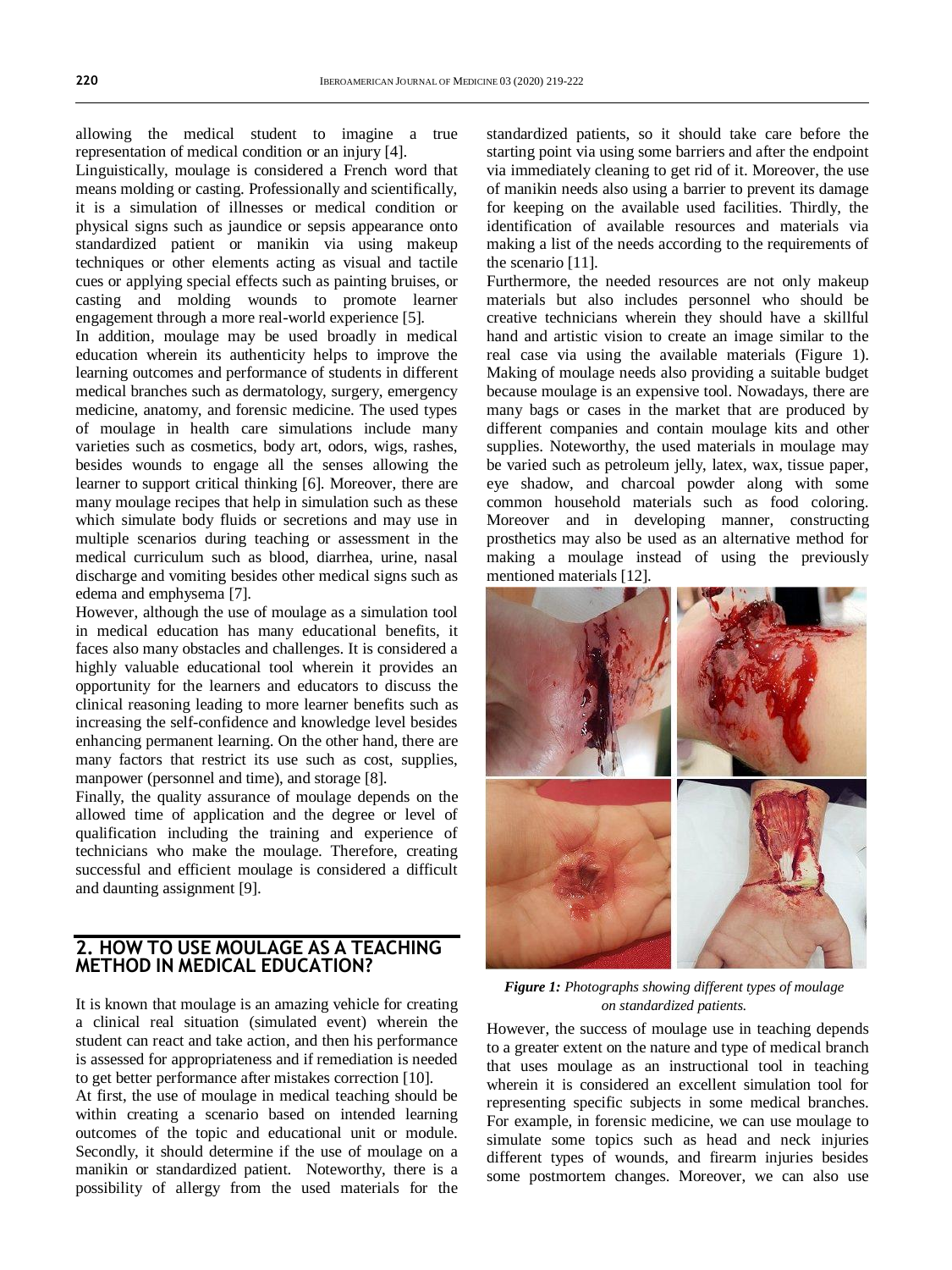moulage to simulate different types of skin diseases besides its use in surgical topics such as ischemia, gangrene, fracture, amputation, different degrees of burns, different types of ulcers and injuries. In addition, moulage can play an important role in nursing education to demonstrate some nursing skills such as the first aid of emergency cases. However, it was noted that the use of moulage is not limited to drawings, figures, and pictures only but it is also used to create a clinical experience of some medical conditions such as hypoglycemic cases and hypovolemic shock [13].

#### **3. HOW TO USE MOULAGE AS AN ASSESSMENT TOOL IN MEDICAL EDUCATION?**

Moulage may be used as a simulation tool in students' assessment wherein the assessment of medical student competence should be achieved in a similar authentic situation that was used in the learning process. Therefore, the use of simulation in the assessment of medical students is considered one of the methods that increase the authenticity of the assessment method. Noteworthy, authenticity is an essential and contributing factor for the validity that depends on other factors such as the blueprinting, the scoring system and the used criteria of the examination [14].

The objective structured clinical examination (OSCE) is a common assessment method in medical education in last year's wherein it uses simulation in medical students' assessment to evaluate shows how level and knows level according to the Miller medical competence model. The objective structured clinical examination (OSCE) is objective because the students are assessed via using the same stations and the same assessment checklist while it is structured because it provides the designed specific tasks for all students covering all curriculums with specific instructions. It is clinical and theoretical knowledge application wherein the theoretical knowledge is required with the standardized questions [15].

In addition, the objective structured clinical examination (OSCE) consists of a broad spectrum of clinical tests such as the standardized patient or the real patient examination, the use of manikins, a review of radiographs, and multiplechoice written questions. In this context, moulage may be used in dynamic stations of OSCE such as a simulation of a medical condition on the standardized patient (hypoglycemic condition or traumatic case); it may also be used in static stations as a substitute for a slideshow such as simulation of wounds, ulcers or skin lesions on manikins (Figure 2) [16].

Worthwhile, some literature was published in the last years to indicate and confirm the successful use of the moulage technique in the medical students' assessment. Thus, the use of moulage in OSCE as a simulation tool was documented and approved in some medical schools and supported by the best evidence medical education wherein it can increase the realism of the exam [17].



*Figure 2: Photographs showing different types of moulage on manikins.*

## **4. IS MOULAGE MAGIC OR FANTASY?**

Finally, there is an urgent question that has become abundant in many of the recently published research and needs a clear answer, Is Moulage magic or fantasy? In the fact, the answer to this question is summarized in concise words that moulage is considered a really wonderful tool when it is used by a qualified and skillful person through sound recruitment in medical education leading to excellent results serving the instruction and assessment process. So, moulage is not magic but it is an expressive art as well as it is not fantasy or mock because it is a fantastic vehicle for representing and simulating the real event promoting realism and motivating students engagement and immersion.

# **5. CONCLUSIONS**

Moulage is a simulation of illnesses or physical signs onto standardized patient or manikin via using makeup techniques. Moulage is a fantastic vehicle for representing and simulating the real event promoting realism and motivating students' engagement and immersion. Moulage is used as learning as well as an assessment tool in many medical schools. However, its use faces many obstacles and challenges although its positive impact on the learning outcomes and performance of students.

## **6. ACKNOWLEDGEMENTS**

I would like to express my great appreciation to Prof. Dr. Mohamed Hatem, Professor of Surgery, and Miss Noura Almalki, Simulation Technician, for creating moulage forms on manikins and standardized patients that are shown in this article as illustrative images. I wish to express my thanks to them for their efforts, cooperation, and active help.